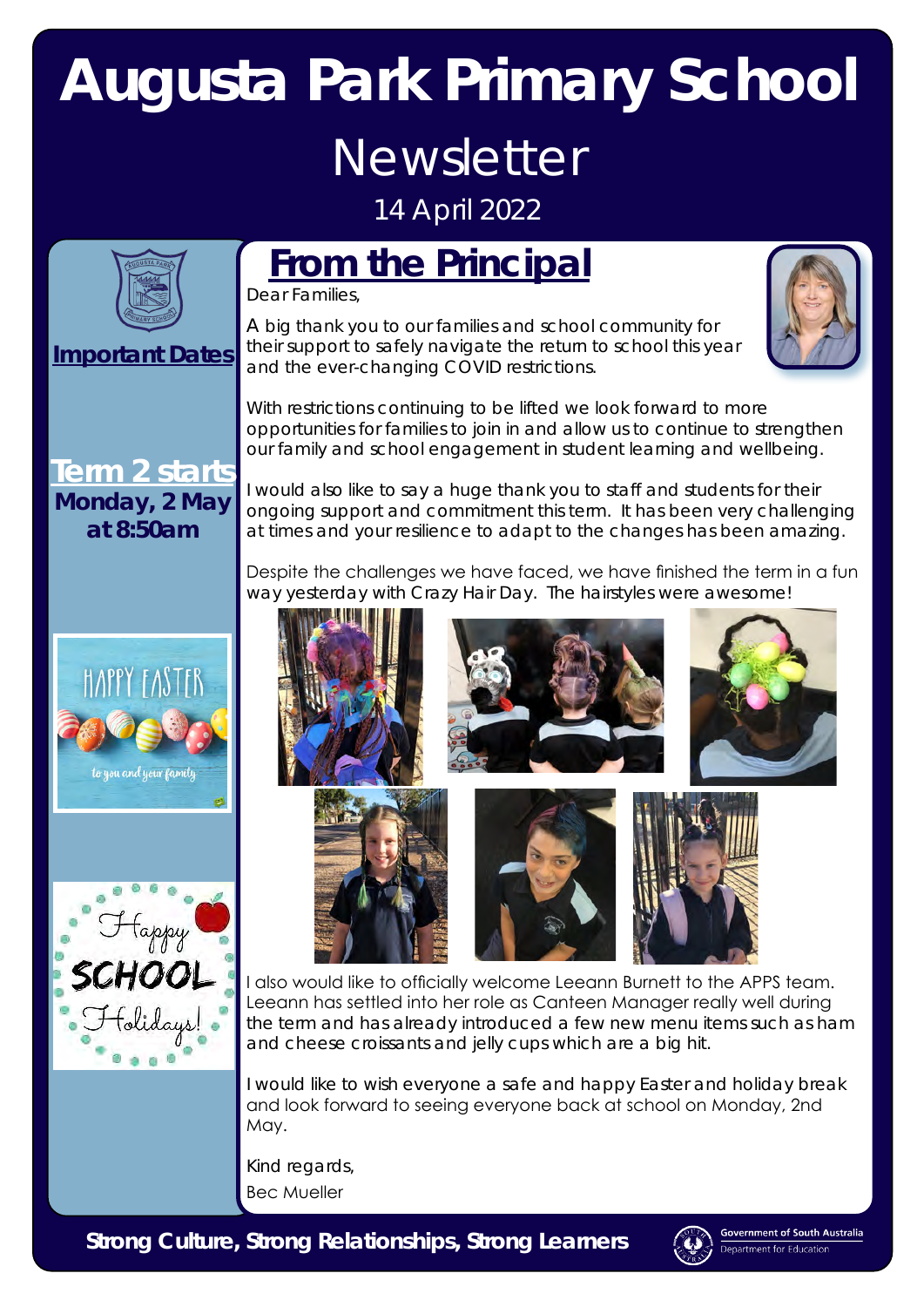## Mrs Bhangu's Year 5/6 Class



We understand that teamwork is extremely important wherever we go. We constantly join in group activities and respect everyone's point of view.





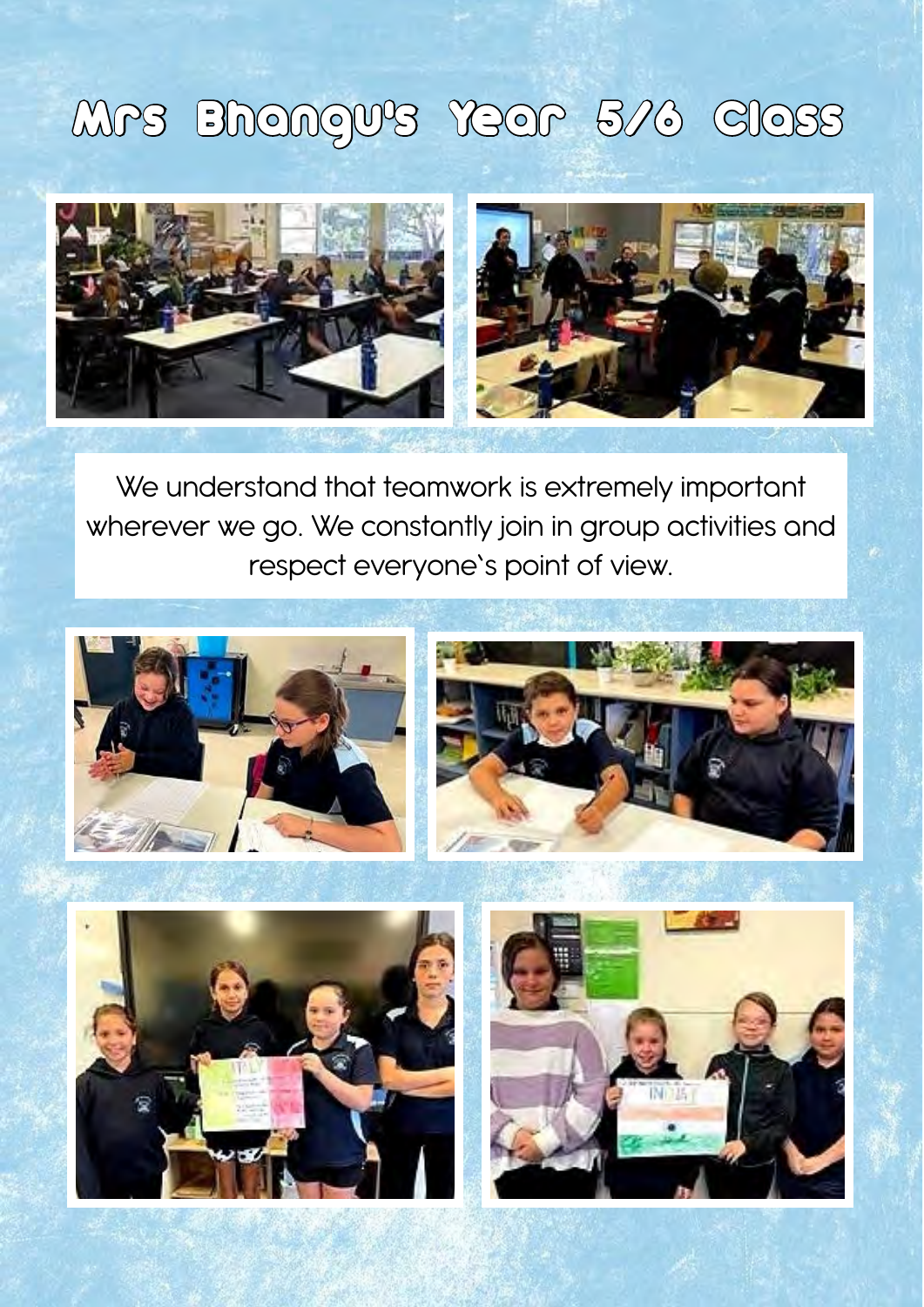We are working very hard to improve our writing skills. Every Thursday we participate in Big Write, where we write about the topic given to us. We also edit our work and set goals for improvement.









#### new Way

young adults of view

sight is you stare can get<br>every to long than the body<br>everything will help you  $\frac{1}{2}$ verk por

WIF YOU lipop einy en Sleep when SURVANT docks choo

hirdby, I & your board don't play

ourthly tristead of playing game ith you spen Playing game Tale Jith dibou  $\alpha$  $in5$